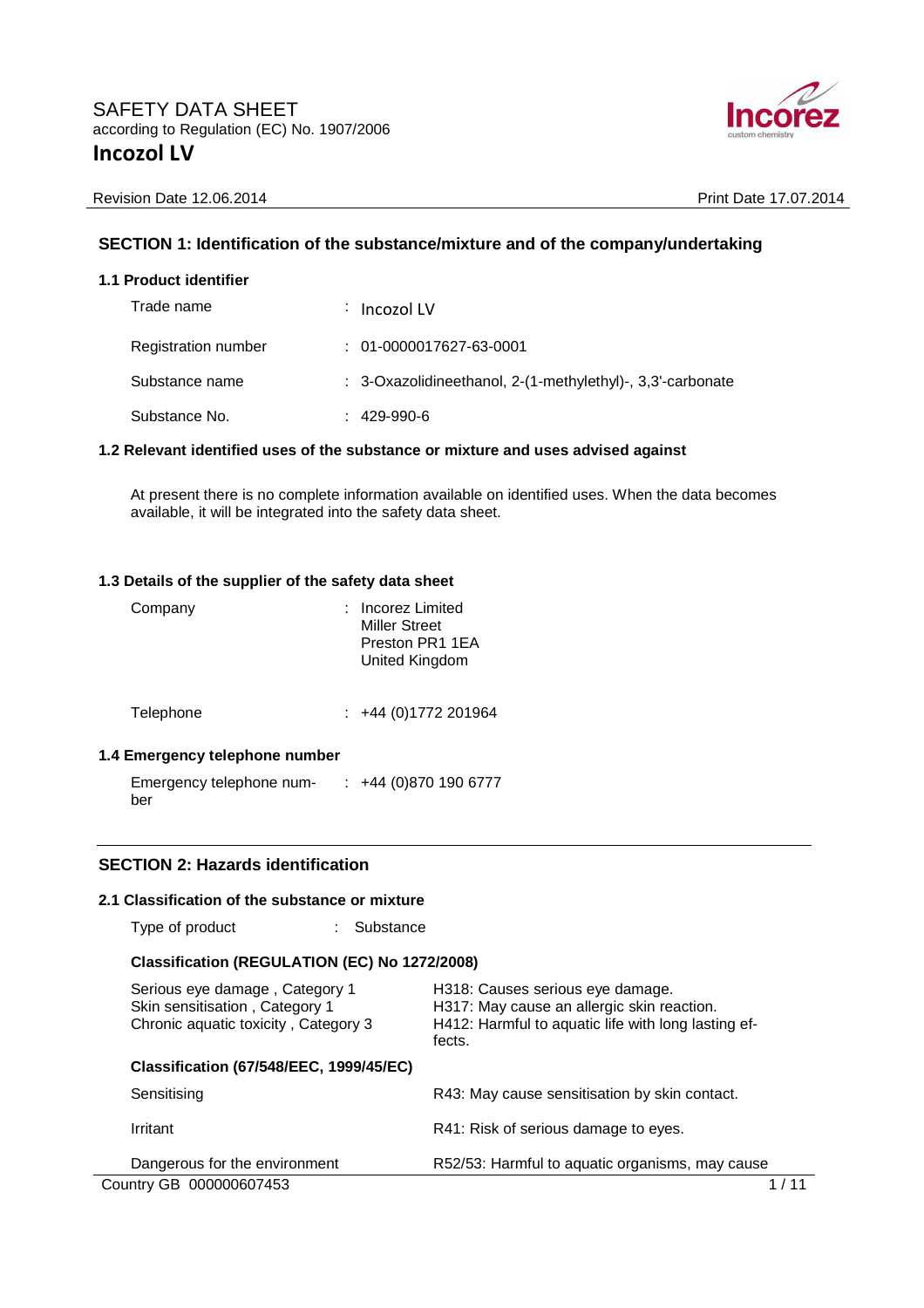

Revision Date 12.06.2014 **Print Date 17.07.2014** 

long-term adverse effects in the aquatic environment.

## **2.2 Label elements**

| Labelling (REGULATION (EC) No 1272/2008) |                                                                                |                                                                                                                                                                                                                                                                                                     |
|------------------------------------------|--------------------------------------------------------------------------------|-----------------------------------------------------------------------------------------------------------------------------------------------------------------------------------------------------------------------------------------------------------------------------------------------------|
| Hazard pictograms                        |                                                                                |                                                                                                                                                                                                                                                                                                     |
| Signal word                              | Danger                                                                         |                                                                                                                                                                                                                                                                                                     |
| Hazard statements                        | H317<br>H318<br>H412                                                           | May cause an allergic skin reaction.<br>Causes serious eye damage.<br>Harmful to aquatic life with long lasting ef-<br>fects.                                                                                                                                                                       |
| Precautionary statements                 | <b>Prevention:</b><br>P <sub>261</sub><br>P <sub>273</sub><br>P <sub>280</sub> | Avoid breathing dust/ fume/ gas/ mist/ va-<br>pours/ spray.<br>Avoid release to the environment.<br>Wear protective gloves/ eye protection/ face<br>protection.                                                                                                                                     |
|                                          | Response:<br>P310<br>$P333 + P313$                                             | P305 + P351 + P338 IF IN EYES: Rinse cautiously with wa-<br>ter for several minutes. Remove contact<br>lenses, if present and easy to do. Continue<br>rinsing.<br>Immediately call a POISON CENTER or<br>doctor/ physician.<br>If skin irritation or rash occurs: Get medical<br>advice/ attention. |

### **2.3 Other hazards**

This substance is not considered to be very persistent nor very bioaccumulating (vPvB). This substance is not considered to be persistent, bioaccumulating nor toxic (PBT).

## **SECTION 3: Composition/information on ingredients**

### **3.1 Substances**

| Chemical Name                                                                        | CAS-No.<br>EINECS-No. / ELINCS No. | Concentration [%]        |
|--------------------------------------------------------------------------------------|------------------------------------|--------------------------|
| 3-Oxazolidineethanol, 2-(1-<br>methylethyl)-, 3,3'-carbonate   01-0000017627-63-XXXX | 145899-78-1                        | $\ge$ = 50 - $\le$ = 100 |
| 3-Oxazolidineethanol, 2-(1-<br>methylethyl)-                                         | 28770-01-6                         | $>= 1 - 2.5$             |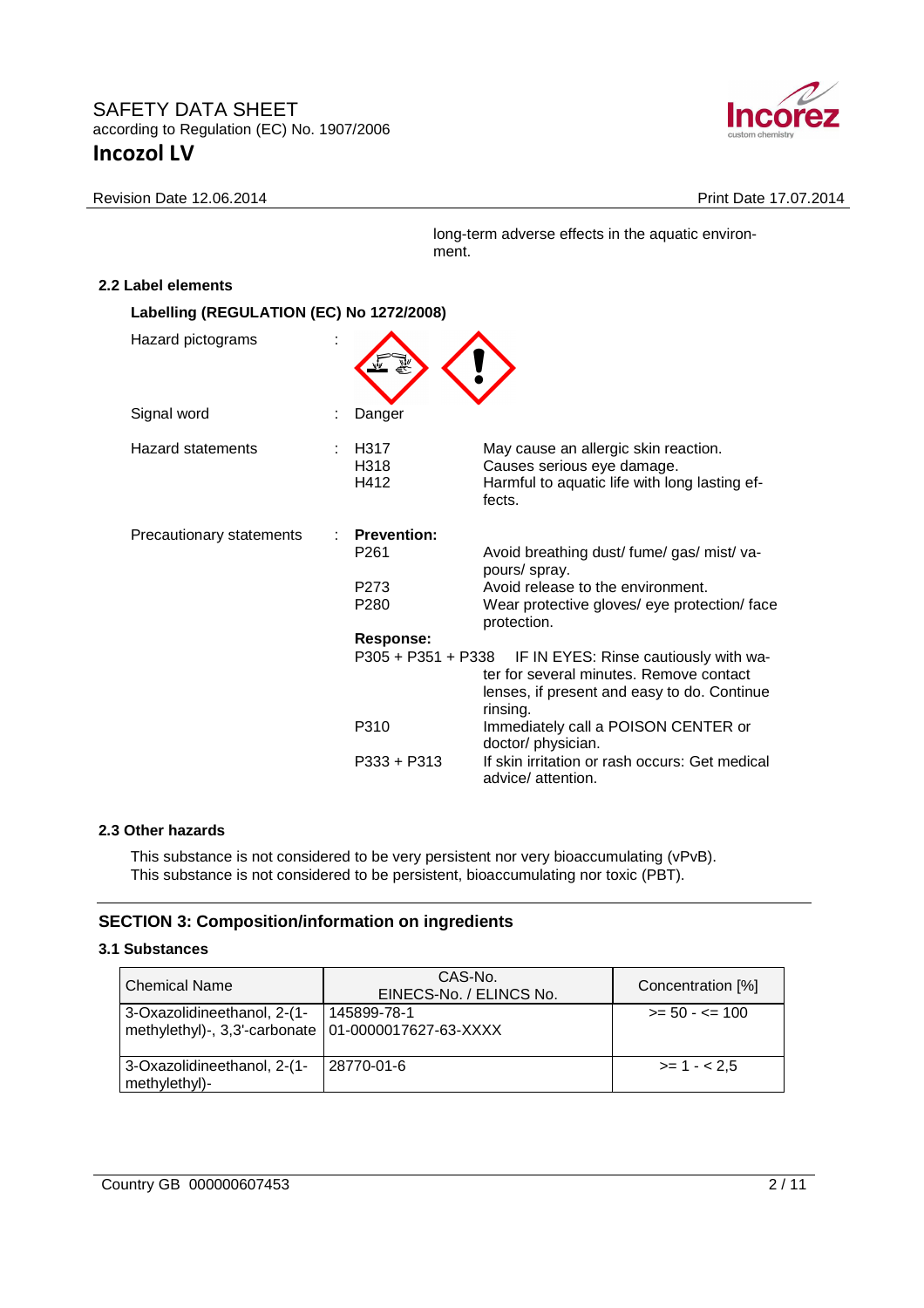

| <b>SECTION 4: First aid measures</b>                                           |                                                                                                                                                                                                                                                                                                                           |  |
|--------------------------------------------------------------------------------|---------------------------------------------------------------------------------------------------------------------------------------------------------------------------------------------------------------------------------------------------------------------------------------------------------------------------|--|
| 4.1 Description of first aid measures                                          |                                                                                                                                                                                                                                                                                                                           |  |
| General advice                                                                 | : Move out of dangerous area.<br>Consult a physician.<br>Show this safety data sheet to the doctor in attendance.                                                                                                                                                                                                         |  |
| If inhaled                                                                     | : Move to fresh air.<br>Consult a physician after significant exposure.                                                                                                                                                                                                                                                   |  |
| In case of skin contact                                                        | : Take off contaminated clothing and shoes immediately.<br>Wash off with soap and plenty of water.<br>If symptoms persist, call a physician.                                                                                                                                                                              |  |
| In case of eye contact                                                         | : Small amounts splashed into eyes can cause irreversible tis-<br>sue damage and blindness.<br>In the case of contact with eyes, rinse immediately with plenty<br>of water and seek medical advice.<br>Continue rinsing eyes during transport to hospital.<br>Remove contact lenses.<br>Keep eye wide open while rinsing. |  |
| If swallowed                                                                   | : Clean mouth with water and drink afterwards plenty of water.<br>Do not give milk or alcoholic beverages.<br>Never give anything by mouth to an unconscious person.<br>Obtain medical attention.                                                                                                                         |  |
| 4.2 Most important symptoms and effects, both acute and delayed                |                                                                                                                                                                                                                                                                                                                           |  |
| Symptoms                                                                       | : Allergic reactions<br>Excessive lachrymation<br>See Section 11 for more detailed information on health effects<br>and symptoms.                                                                                                                                                                                         |  |
| <b>Risks</b>                                                                   | : sensitising effects                                                                                                                                                                                                                                                                                                     |  |
| 4.3 Indication of any immediate medical attention and special treatment needed |                                                                                                                                                                                                                                                                                                                           |  |
| Treatment                                                                      | : Treat symptomatically.                                                                                                                                                                                                                                                                                                  |  |

### **SECTION 5: Firefighting measures**

# **5.1 Extinguishing media**

| Suitable extinguishing media                              | : Use extinguishing measures that are appropriate to local cir-<br>cumstances and the surrounding environment. |  |
|-----------------------------------------------------------|----------------------------------------------------------------------------------------------------------------|--|
| 5.2 Special hazards arising from the substance or mixture |                                                                                                                |  |
| ucts                                                      | Hazardous combustion prod- : No hazardous combustion products are known                                        |  |

**Country GB 000000607453** 3/11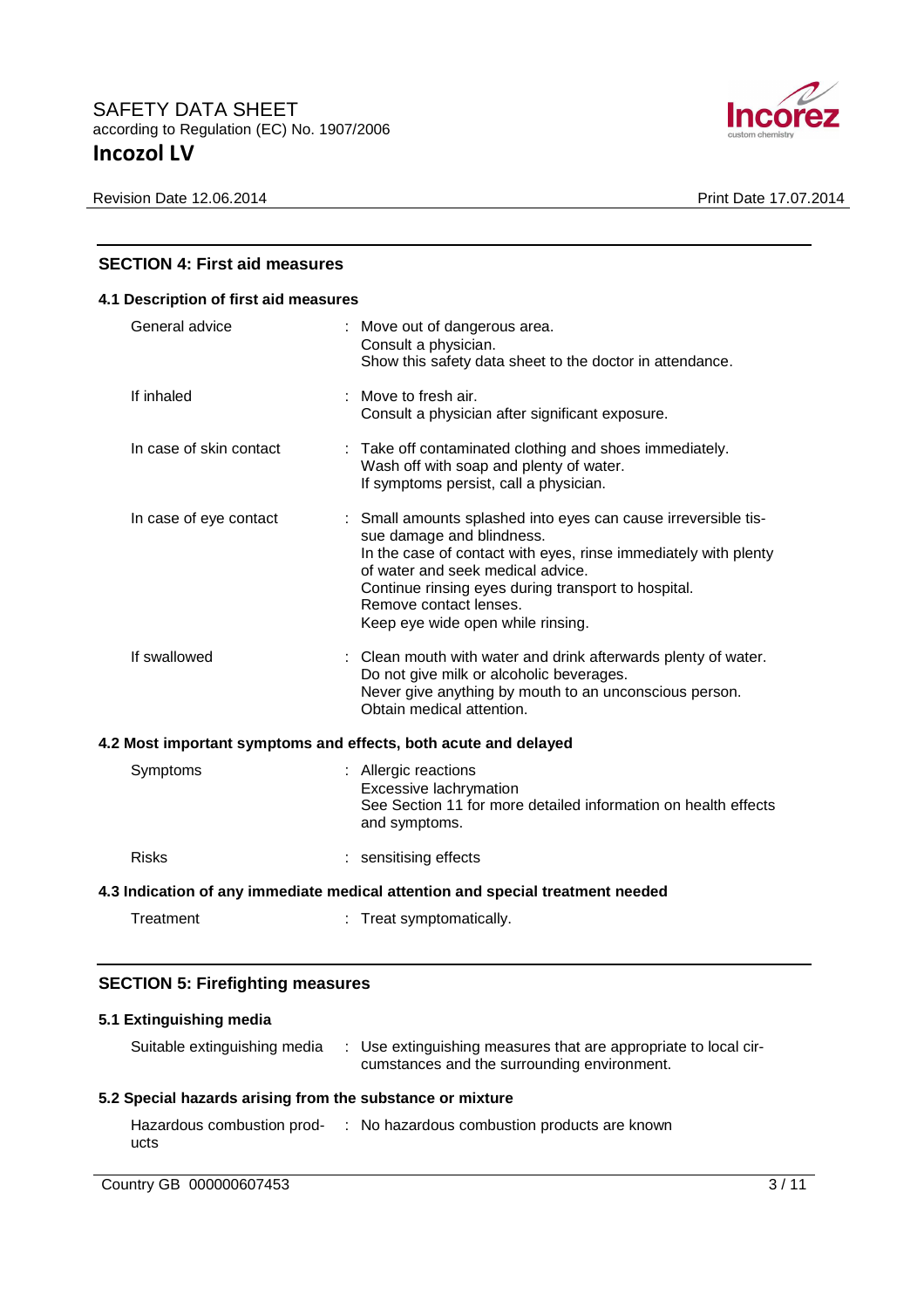

| Revision Date 12.06.2014                                  | Print Date 17.07.2014                                                                                                                                                                                                                                                                                                                                                                                                                                           |
|-----------------------------------------------------------|-----------------------------------------------------------------------------------------------------------------------------------------------------------------------------------------------------------------------------------------------------------------------------------------------------------------------------------------------------------------------------------------------------------------------------------------------------------------|
| 5.3 Advice for firefighters                               |                                                                                                                                                                                                                                                                                                                                                                                                                                                                 |
| for firefighters                                          | Special protective equipment : In the event of fire, wear self-contained breathing apparatus.                                                                                                                                                                                                                                                                                                                                                                   |
| Further information                                       | : Standard procedure for chemical fires.                                                                                                                                                                                                                                                                                                                                                                                                                        |
| <b>SECTION 6: Accidental release measures</b>             |                                                                                                                                                                                                                                                                                                                                                                                                                                                                 |
|                                                           | 6.1 Personal precautions, protective equipment and emergency procedures                                                                                                                                                                                                                                                                                                                                                                                         |
| Personal precautions                                      | : Use personal protective equipment.<br>Deny access to unprotected persons.                                                                                                                                                                                                                                                                                                                                                                                     |
| <b>6.2 Environmental precautions</b>                      |                                                                                                                                                                                                                                                                                                                                                                                                                                                                 |
| Environmental precautions                                 | : Do not flush into surface water or sanitary sewer system.<br>If the product contaminates rivers and lakes or drains inform<br>respective authorities.                                                                                                                                                                                                                                                                                                         |
| 6.3 Methods and materials for containment and cleaning up |                                                                                                                                                                                                                                                                                                                                                                                                                                                                 |
| Methods for cleaning up                                   | : Soak up with inert absorbent material (e.g. sand, silica gel,<br>acid binder, universal binder, sawdust).<br>Keep in suitable, closed containers for disposal.                                                                                                                                                                                                                                                                                                |
| 6.4 Reference to other sections                           |                                                                                                                                                                                                                                                                                                                                                                                                                                                                 |
| For personal protection see section 8.                    |                                                                                                                                                                                                                                                                                                                                                                                                                                                                 |
| <b>SECTION 7: Handling and storage</b>                    |                                                                                                                                                                                                                                                                                                                                                                                                                                                                 |
| 7.1 Precautions for safe handling                         |                                                                                                                                                                                                                                                                                                                                                                                                                                                                 |
| Advice on safe handling                                   | Do not breathe vapours or spray mist. Avoid exceeding of the<br>given occupational exposure limits (see section 8). Do not get<br>in eyes, on skin, or on clothing. For personal protection see<br>section 8. Persons with a history of skin sensitisation prob-<br>lems or asthma, allergies, chronic or recurrent respiratory<br>disease should not be employed in any process in which this<br>mixture is being used. Smoking, eating and drinking should be |

| Advice on protection against<br>fire and explosion | : Normal measures for preventive fire protection.                                                                                                                                           |
|----------------------------------------------------|---------------------------------------------------------------------------------------------------------------------------------------------------------------------------------------------|
| Hygiene measures                                   | : Handle in accordance with good industrial hygiene and safety<br>practice. When using do not eat or drink. When using do not<br>smoke. Wash hands before breaks and at the end of workday. |

prohibited in the application area. Follow standard hygiene

measures when handling chemical products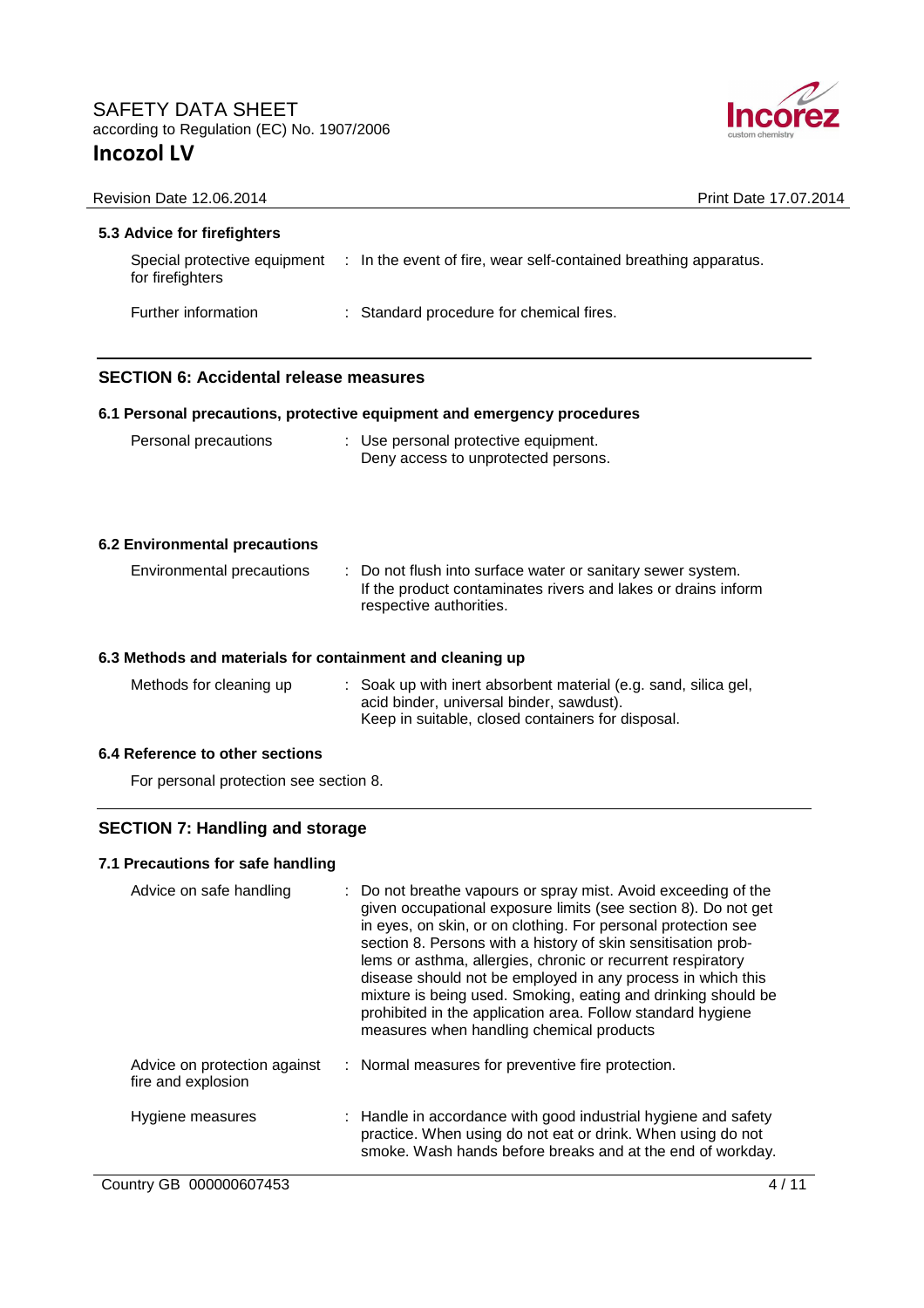

|                                                  | 7.2 Conditions for safe storage, including any incompatibilities                                                                                                                                                         |
|--------------------------------------------------|--------------------------------------------------------------------------------------------------------------------------------------------------------------------------------------------------------------------------|
| Requirements for storage<br>areas and containers | : Keep container tightly closed in a dry and well-ventilated<br>place. Containers which are opened must be carefully re-<br>sealed and kept upright to prevent leakage. Store in accord-<br>ance with local regulations. |
| Other data                                       | : No decomposition if stored and applied as directed.                                                                                                                                                                    |
| 7.3 Specific end use(s)                          |                                                                                                                                                                                                                          |
| Specific use(s)                                  | : No data available                                                                                                                                                                                                      |
|                                                  |                                                                                                                                                                                                                          |

### **SECTION 8: Exposure controls/personal protection**

#### **8.1 Control parameters**

### **Components with workplace control parameters**

Contains no substances with occupational exposure limit values.

#### **8.2 Exposure controls**

| Personal protective equipment |  |                                                                                                                                                                                                                                                    |  |
|-------------------------------|--|----------------------------------------------------------------------------------------------------------------------------------------------------------------------------------------------------------------------------------------------------|--|
| Eye protection                |  | : Safety glasses with side-shields<br>Eye wash bottle with pure water                                                                                                                                                                              |  |
| Hand protection               |  | : Chemical-resistant, impervious gloves complying with an ap-<br>proved standard must be worn at all times when handling<br>chemical products. Reference number EN 374. Follow manu-<br>facturer specifications.                                   |  |
|                               |  | Suitable for short time use or protection against splashes:<br>Butyl rubber/nitrile rubber gloves (0,4 mm),<br>Contaminated gloves should be removed.<br>Suitable for permanent exposure:<br>Viton gloves (0.4 mm),<br>breakthrough time > 30 min. |  |
| Skin and body protection      |  | : Protective clothing (e.g. Safety shoes acc. to EN ISO 20345,<br>long-sleeved working clothing, long trousers). Rubber aprons<br>and protective boots are additionaly recommended for mixing<br>and stirring work.                                |  |
| Respiratory protection        |  | : No special measures required.                                                                                                                                                                                                                    |  |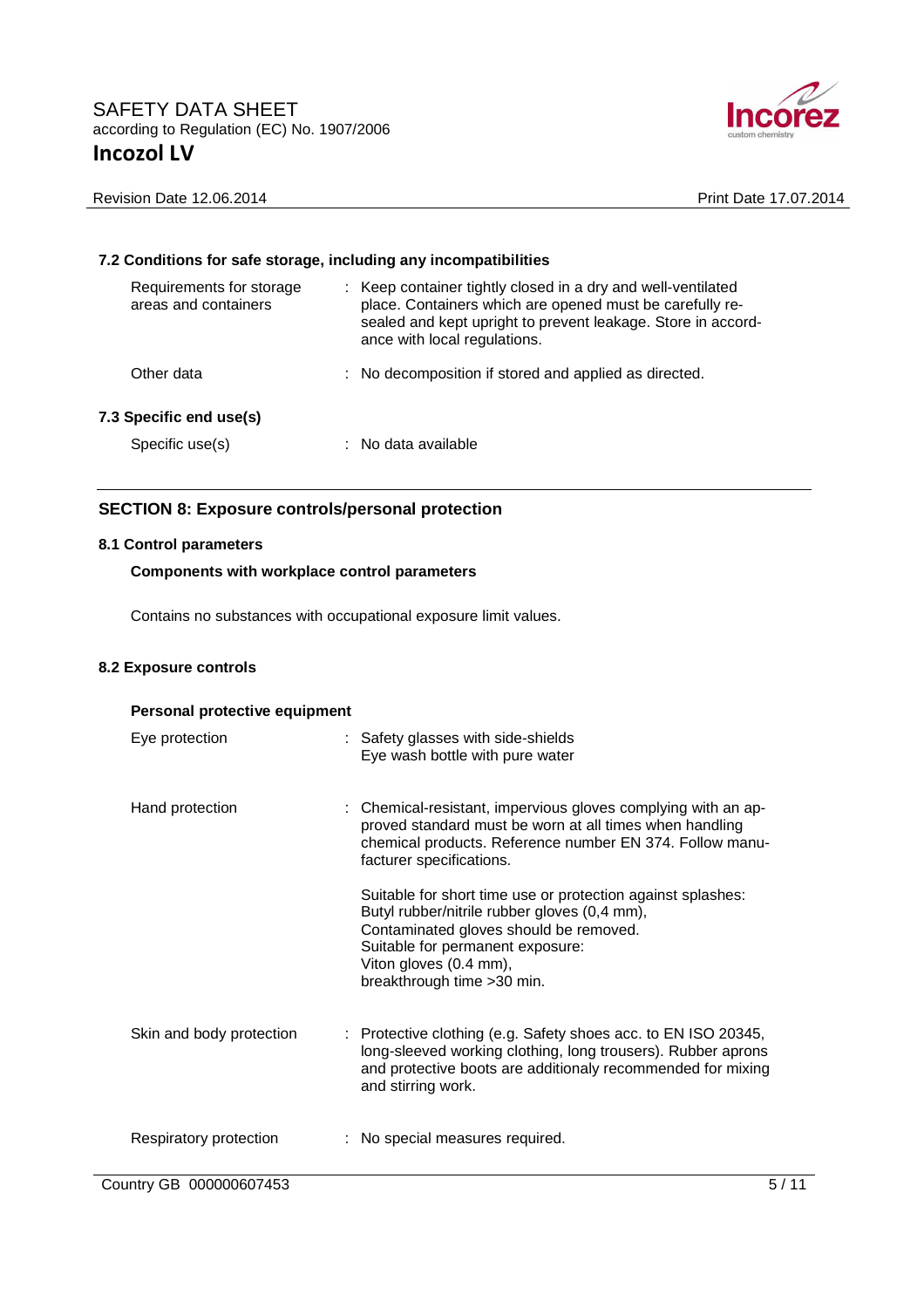

General advice : Do not flush into surface water or sanitary sewer system. If the product contaminates rivers and lakes or drains inform respective authorities.

## **SECTION 9: Physical and chemical properties**

#### **9.1 Information on basic physical and chemical properties**

| Appearance                                 | ÷   | liquid                              |
|--------------------------------------------|-----|-------------------------------------|
| Colour                                     | t.  | colourless                          |
| Odour                                      | İ,  | sweet                               |
| <b>Odour Threshold</b>                     | t   | No data available                   |
| Flash point                                | t   | 76 °C                               |
| Ignition temperature                       | t.  | not applicable                      |
| Lower explosion limit (Vol%)               | t.  | No data available                   |
| Upper explosion limit (Vol%)               | έŤ, | No data available                   |
| Flammability (solid, gas)                  | ÷   | No data available                   |
| Oxidizing properties                       | t   | No data available                   |
| Auto-ignition temperature                  | ÷   | No data available                   |
| pH                                         | ÷   | No data available                   |
| Melting point/range                        | İ,  | ca. -67 °C                          |
| Boiling point/boiling range                | t   | ca. 200 °C                          |
| Vapour pressure                            | ÷   | No data available                   |
| Density                                    | ÷   | ca.1,07 g/cm3<br>at 20 $^{\circ}$ C |
| Water solubility                           | ÷   | Note: insoluble                     |
| Partition coefficient: n-<br>octanol/water | t   | No data available                   |
| Viscosity, dynamic                         | ÷   | No data available                   |
| Viscosity, kinematic                       | ÷.  | > 7 mm2/s<br>at $40 °C$             |
| Relative vapour density                    | t.  | No data available                   |

Country GB 000000607453 6/11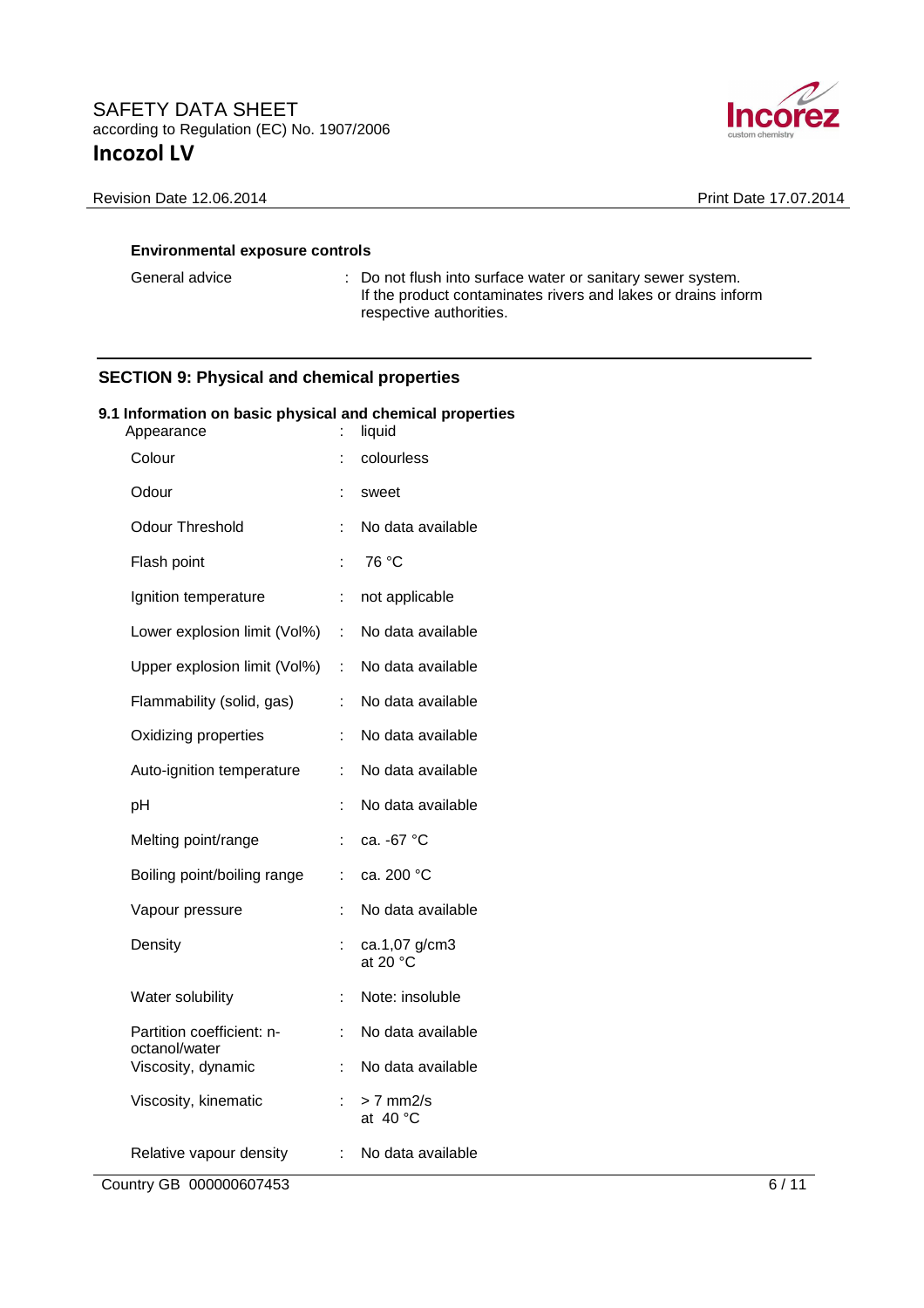

#### Revision Date 12.06.2014 **Print Date 17.07.2014** Print Date 17.07.2014

Evaporation rate : No data available

# **9.2 Other information**

No data available

### **SECTION 10: Stability and reactivity**

#### **10.1 Reactivity**

No dangerous reaction known under conditions of normal use.

### **10.2 Chemical stability**

The product is chemically stable.

### **10.3 Possibility of hazardous reactions**

Hazardous reactions : Stable under recommended storage conditions.

#### **10.4 Conditions to avoid**

| Conditions to avoid | : No data available |
|---------------------|---------------------|
|                     |                     |

## **10.5 Incompatible materials**

### **10.6 Hazardous decomposition products**

### **SECTION 11: Toxicological information**

### **11.1 Information on toxicological effects**

#### **Acute toxicity**

No data available

## **Skin corrosion/irritation**

#### **Product**

No data available

### **Serious eye damage/eye irritation**

### **Product**

Causes serious eye damage.

#### **Respiratory or skin sensitisation**

### **Product**

May cause an allergic skin reaction.

Country GB 000000607453 7/11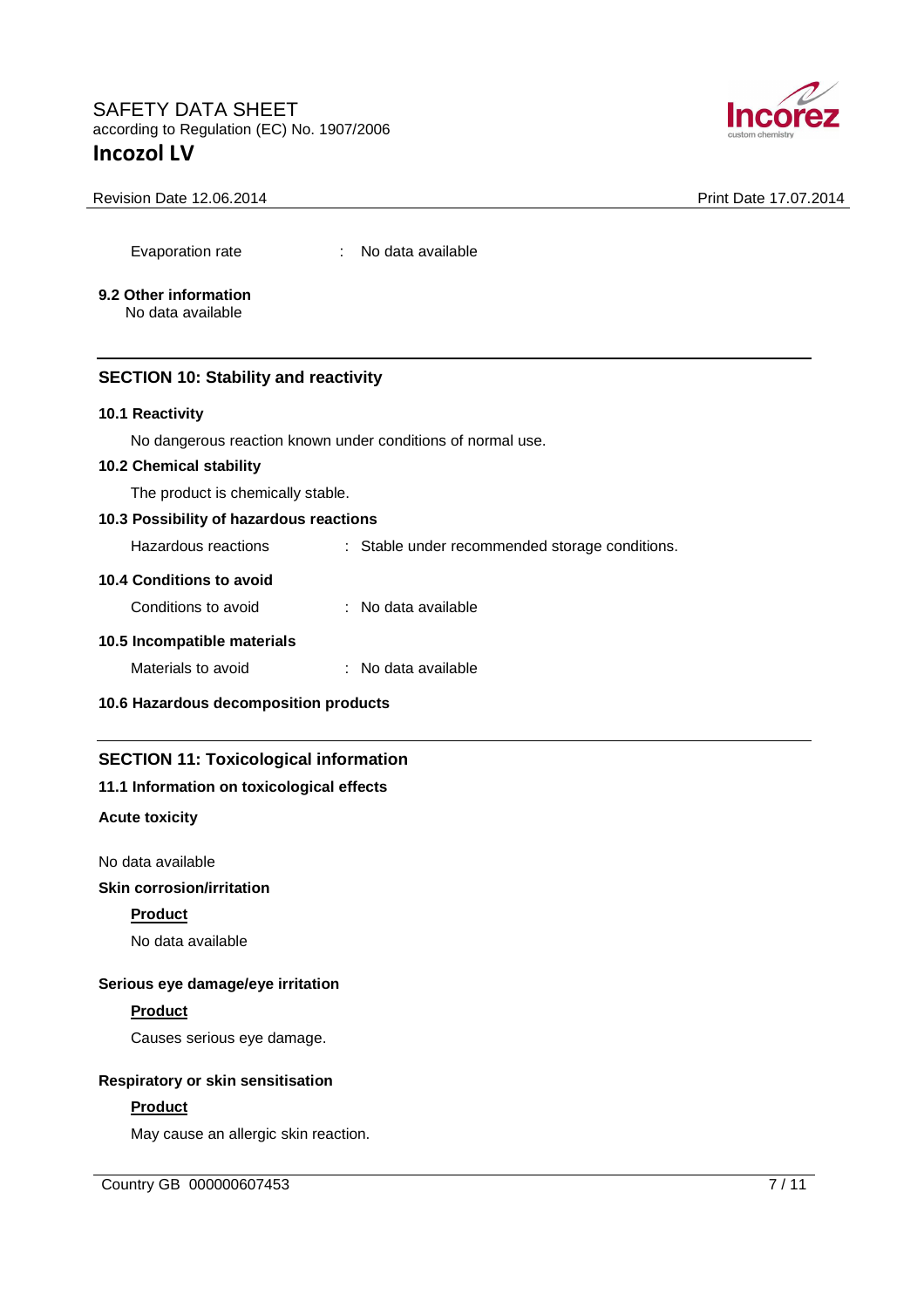

| <b>Revision Date 12.06.2014</b> |  |
|---------------------------------|--|
|---------------------------------|--|

Print Date 17.07.2014

| Germ cell mutagenicity                           |                       |                     |  |
|--------------------------------------------------|-----------------------|---------------------|--|
| <b>Product</b>                                   |                       |                     |  |
| Mutagenicity                                     |                       | : No data available |  |
| Carcinogenicity                                  |                       |                     |  |
| <b>Product</b>                                   |                       |                     |  |
| Carcinogenicity                                  |                       | : No data available |  |
| <b>Reproductive Toxicity/Fertility</b>           |                       |                     |  |
|                                                  | Reproductive toxicity | : No data available |  |
| No data available                                |                       |                     |  |
| Reproductive Toxicity/Development/Teratogenicity |                       |                     |  |
| Teratogenicity                                   |                       | : No data available |  |
| No data available                                |                       |                     |  |
| <b>STOT - single exposure</b>                    |                       |                     |  |
| No data available                                |                       |                     |  |
| <b>STOT - repeated exposure</b>                  |                       |                     |  |
| No data available                                |                       |                     |  |
| <b>Aspiration toxicity</b>                       |                       |                     |  |
| No data available                                |                       |                     |  |
|                                                  |                       |                     |  |

### **SECTION 12: Ecological information**

#### **12.1 Toxicity**

No data available

### **12.2 Persistence and degradability**

No data available

#### **12.3 Bioaccumulative potential**

No data available

#### **12.4 Mobility in soil**

No data available

#### **12.5 Results of PBT and vPvB assessment**

#### **Product:**

Assessment : This substance/mixture contains no components considered to be either persistent, bioaccumulative and toxic (PBT), or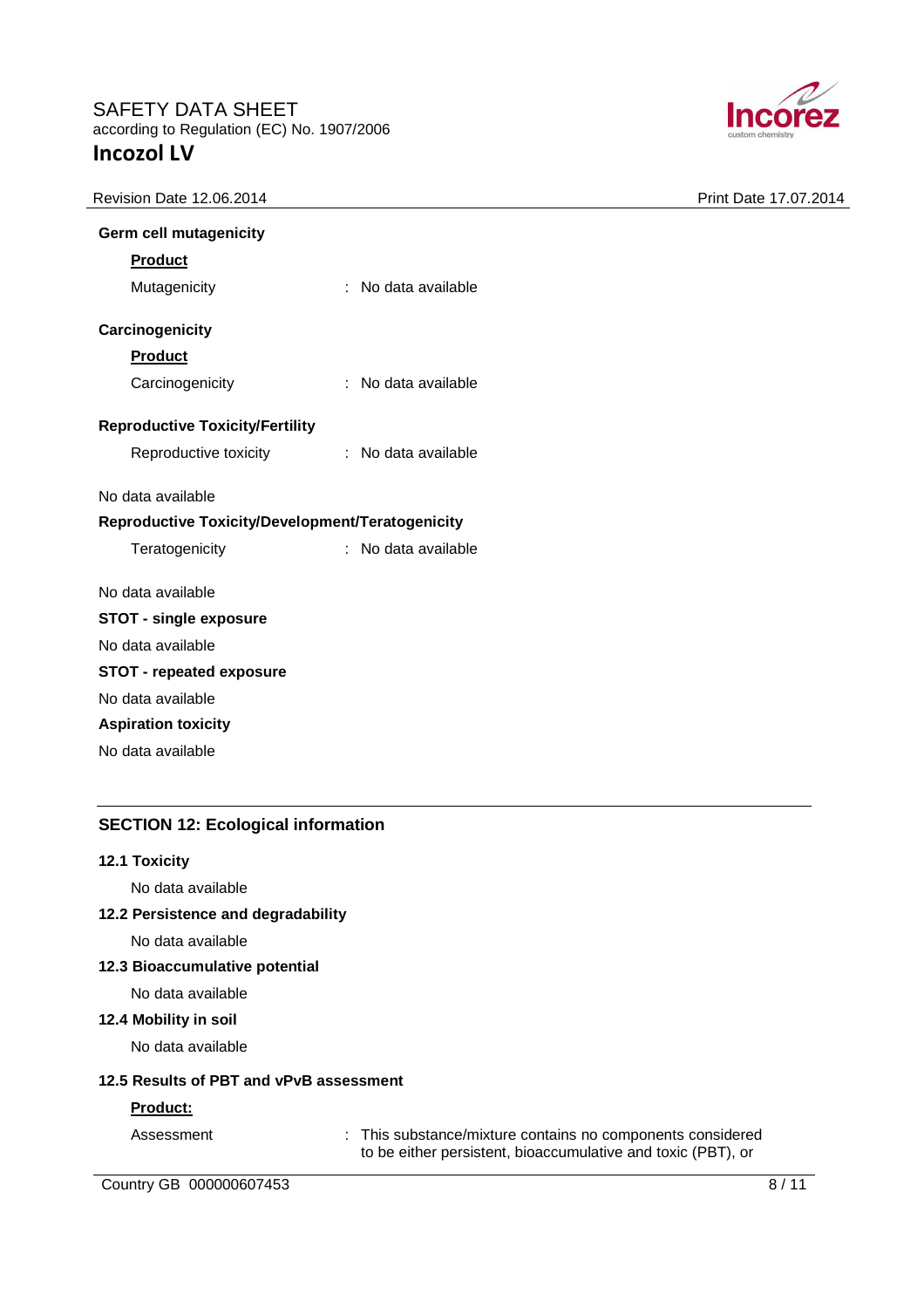

Revision Date 12.06.2014 **Print Date 17.07.2014** Print Date 17.07.2014

very persistent and very bioaccumulative (vPvB) at levels of 0.1% or higher.

#### **12.6 Other adverse effects**

No data available

### **SECTION 13: Disposal considerations**

#### **13.1 Waste treatment methods**

| Product                | : The generation of waste should be avoided or minimized<br>wherever possible.<br>Empty containers or liners may retain some product residues.<br>This material and its container must be disposed of in a safe<br>way.<br>Dispose of surplus and non-recyclable products via a licensed<br>waste disposal contractor.<br>Disposal of this product, solutions and any by-products should<br>at all times comply with the requirements of environmental<br>protection and waste disposal legislation and any regional<br>local authority requirements.<br>Avoid dispersal of spilled material and runoff and contact with<br>soil, waterways, drains and sewers. |
|------------------------|-----------------------------------------------------------------------------------------------------------------------------------------------------------------------------------------------------------------------------------------------------------------------------------------------------------------------------------------------------------------------------------------------------------------------------------------------------------------------------------------------------------------------------------------------------------------------------------------------------------------------------------------------------------------|
| Contaminated packaging | : 15 01 10* packaging containing residues of or contaminated<br>by dangerous substances                                                                                                                                                                                                                                                                                                                                                                                                                                                                                                                                                                         |

### **SECTION 14: Transport information**

**ADR** Not dangerous goods **IATA** Not dangerous goods **IMDG** Not dangerous goods

**14.6 Special precautions for user** No data available

**14.7 Transport in bulk according to Annex II of MARPOL 73/78 and the IBC Code** not applicable

### **SECTION 15: Regulatory information**

#### **15.1 Safety, health and environmental regulations/legislation specific for the substance or mixture**

**Labelling according to EC Directives (1999/45/EC)** 

Hazard pictograms :

Country GB 000000607453 9/11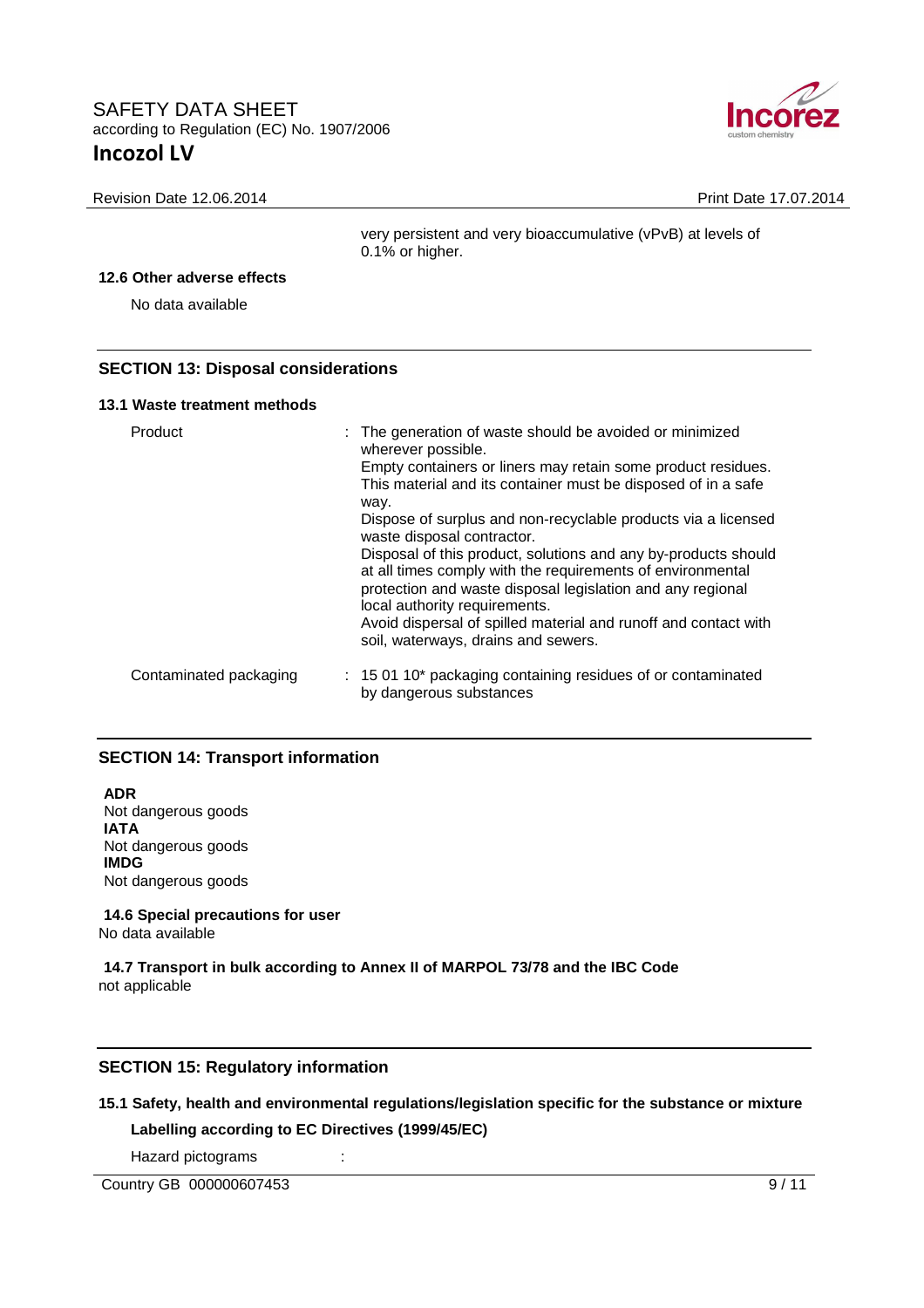

|  | Revision Date 12.06.2014 |
|--|--------------------------|
|  |                          |

|                                                                          |                                                                                                                                                        | Print Date 17.07.2014                                                                                                                                                                                    |
|--------------------------------------------------------------------------|--------------------------------------------------------------------------------------------------------------------------------------------------------|----------------------------------------------------------------------------------------------------------------------------------------------------------------------------------------------------------|
|                                                                          |                                                                                                                                                        |                                                                                                                                                                                                          |
| Irritant                                                                 |                                                                                                                                                        |                                                                                                                                                                                                          |
| R-phrase(s)                                                              | $:$ R41<br>R43<br>R52/53                                                                                                                               | Risk of serious damage to eyes.<br>May cause sensitisation by skin contact.<br>Harmful to aquatic organisms, may cause<br>long-term adverse effects in the aquatic<br>environment.                       |
| S-phrase(s)                                                              | $:$ S24<br>S26                                                                                                                                         | Avoid contact with skin.<br>In case of contact with eyes, rinse immedi-<br>ately with plenty of water and seek medical<br>advice.                                                                        |
|                                                                          | S37/39                                                                                                                                                 | Wear suitable gloves and eye/face protec-<br>tion.                                                                                                                                                       |
|                                                                          | Hazardous components which must be listed on the label:                                                                                                |                                                                                                                                                                                                          |
| <b>Prohibition/Restriction</b><br>preparations and articles (Annex XVII) | 3-Oxazolidineethanol, 2-(1-methylethyl)-<br>REACH - Restrictions on the manufacture, placing on<br>the market and use of certain dangerous substances, | 3-Oxazolidineethanol, 2-(1-methylethyl)-, 3,3'-carbonate<br>: not applicable                                                                                                                             |
| Concern for Authorisation (Article 59).                                  | REACH - Candidate List of Substances of Very High                                                                                                      | : None of the components are listed<br>$(=>0.1\%)$ .                                                                                                                                                     |
| (Annex XIV)                                                              | REACH - List of substances subject to authorisation                                                                                                    | : not applicable                                                                                                                                                                                         |
| <b>REACH Information:</b>                                                | - exempted from the registration.                                                                                                                      | All substances contained in our Products are<br>- preregistered or registered by our upstream suppliers, and/or<br>- preregistered or registered by us, and/or<br>- excluded from the regulation, and/or |
| VOC-CH (VOCV)                                                            | : no VOC duties                                                                                                                                        |                                                                                                                                                                                                          |

Sheet, then it is described in this subsection.

| Health, safety and environ-<br>mental regulation/legislation<br>specific for the substance or<br>mixture: | : The Chemicals (Hazard Information and Packaging for Sup-<br>ply) Regulations 2002<br>Control of Substances Hazardous to Health Regulations 2002<br>The Management of Health and Safety at Work Regulations<br>1999<br>Health and Safety at Work Act 1974<br>Environmental Protection Act 1990 & Subsidiary Regulations |
|-----------------------------------------------------------------------------------------------------------|--------------------------------------------------------------------------------------------------------------------------------------------------------------------------------------------------------------------------------------------------------------------------------------------------------------------------|
| Country GB 000000607453                                                                                   | 10/11                                                                                                                                                                                                                                                                                                                    |